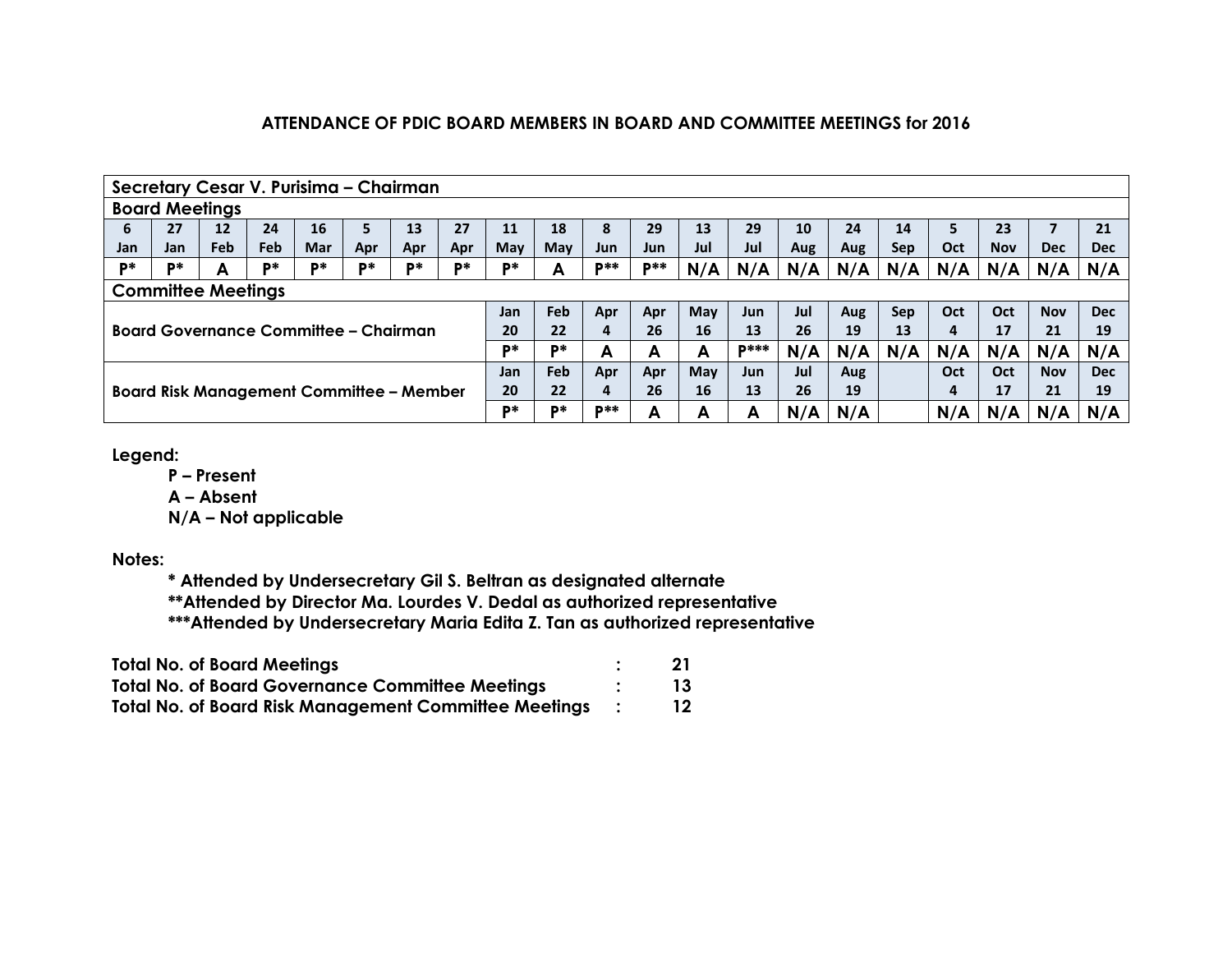|     | Secretary Carlos G. Dominguez III - Chairman<br>(Assumed office on 30 June 2016) |            |            |                                      |                                       |     |     |            |     |            |            |     |     |           |     |             |              |               |               |              |
|-----|----------------------------------------------------------------------------------|------------|------------|--------------------------------------|---------------------------------------|-----|-----|------------|-----|------------|------------|-----|-----|-----------|-----|-------------|--------------|---------------|---------------|--------------|
|     | <b>Board Meetings</b>                                                            |            |            |                                      |                                       |     |     |            |     |            |            |     |     |           |     |             |              |               |               |              |
| 6   | 27                                                                               | 12         | 24         | 16                                   | 5                                     | 13  | 27  | 11         | 18  | 8          | 29         | 13  | 29  | 10        | 24  | 14          | 5 Oct        | 23            | 7 Dec         | 21           |
| Jan | Jan                                                                              | <b>Feb</b> | <b>Feb</b> | Mar                                  | Apr                                   | Apr | Apr | <b>May</b> | May | <b>Jun</b> | <b>Jun</b> | Jul | Jul | Au        | Au  | <b>Se</b>   |              | <b>Nov</b>    |               | Dec          |
|     |                                                                                  |            |            |                                      |                                       |     |     |            |     |            |            |     |     | g         | g   | p           |              |               |               |              |
| N/  | N/                                                                               | N/         | N/         | N/                                   | N/                                    | N/  | N/  | N/A        | N/A | N/A        | N/A        | P   | P   | <b>D*</b> | D*  | <b>D</b> ** | <b>D***</b>  | <b>D****</b>  | <b>D****</b>  | <b>D****</b> |
| A   | A                                                                                | A          | A          | A                                    | A                                     | A   | A   |            |     |            |            |     |     |           |     |             |              |               |               |              |
|     |                                                                                  |            |            |                                      |                                       |     |     |            |     |            |            |     |     |           |     |             |              |               |               |              |
|     | <b>Committee Meetings</b>                                                        |            |            |                                      |                                       |     |     |            |     |            |            |     |     |           |     |             |              |               |               |              |
|     |                                                                                  |            |            |                                      |                                       |     |     | Jan        | Feb | Apr        | Apr        | May | Jun | Jul       | Aug | Sep         | Oct 4        | <b>Oct 17</b> | <b>Nov 21</b> | <b>Dec</b>   |
|     |                                                                                  |            |            |                                      | Board Governance Committee – Chairman |     |     | 20         | 22  | 4          | 26         | 16  | 13  | 26        | 19  | 13          |              |               |               | 19           |
|     |                                                                                  |            |            | (Chairperson beginning 30 June 2016) |                                       |     |     | N/A        | N/A | N/A        | N/A        | N/A | N/A | P*        | P*  | $p**$       | <b>P****</b> | A             | <b>D****</b>  | <b>P****</b> |
|     |                                                                                  |            |            |                                      |                                       |     |     |            |     |            |            |     |     |           |     |             |              |               |               |              |
|     |                                                                                  |            |            |                                      |                                       |     |     |            | Feb | Apr        | Apr        | May | Jun | Jul       | Aug |             | Oct 4        | <b>Oct 17</b> | <b>Nov 21</b> | <b>Dec</b>   |
|     | <b>Board Risk Management Committee -</b>                                         |            |            |                                      |                                       |     |     | 20         | 22  | 4          | 26         | 16  | 13  | 26        | 19  |             |              |               |               | 19           |
|     | Member                                                                           |            |            |                                      |                                       |     |     | N/A        | N/A | N/A        | N/A        | N/A | N/A | P*        | P*  |             | <b>P****</b> | A             | $P***$        | <b>P****</b> |
|     |                                                                                  |            |            |                                      |                                       |     |     |            |     |            |            |     |     |           |     |             |              |               |               |              |

**Legend:**

**P – Present**

**A – Absent**

**N/A – Not applicable**

**Notes:**

**\* Attended by Undersecretary Gil S. Beltran as designated alternate**

**\*\*Attended by Ma. Luisa Notario as designated alternate**

**\*\*\* Attended by Treasurer Roberto B, Tan as designated alternate**

**\*\*\*\*Attended by Undersecretary Bayani H. Agabin as designated alternate**

| <b>Total No. of Board Meetings</b>                           | -21 |
|--------------------------------------------------------------|-----|
| <b>Total No. of Board Governance Committee Meetings</b>      | 13  |
| <b>Total No. of Board Risk Management Committee Meetings</b> | 12  |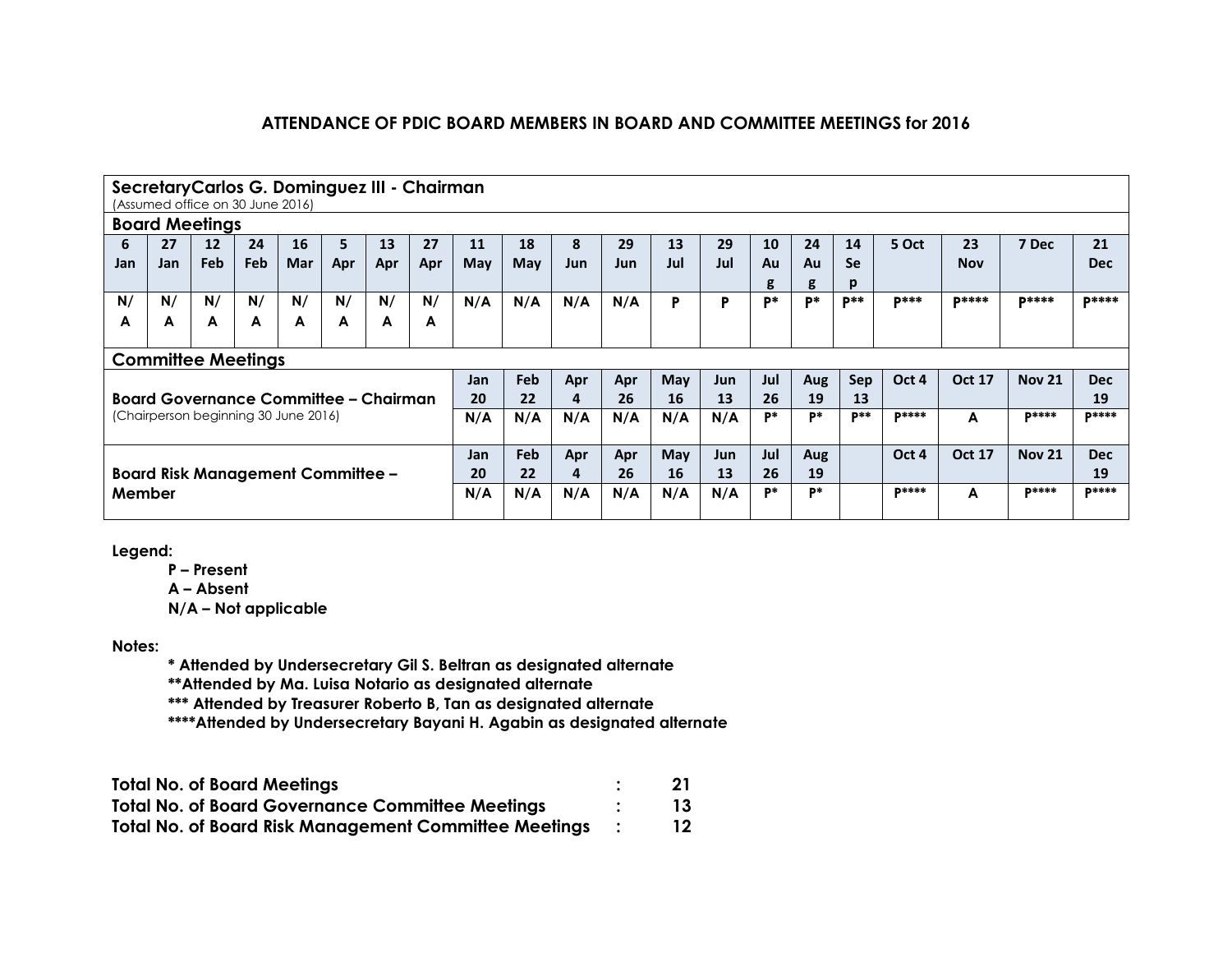|     | President Cristina Q. Orbeta                                                                                 |            |     |                                            |     |     |     |            |     |            |     |           |            |     |     |            |     |            |            |            |
|-----|--------------------------------------------------------------------------------------------------------------|------------|-----|--------------------------------------------|-----|-----|-----|------------|-----|------------|-----|-----------|------------|-----|-----|------------|-----|------------|------------|------------|
|     | <b>Board Meetings</b>                                                                                        |            |     |                                            |     |     |     |            |     |            |     |           |            |     |     |            |     |            |            |            |
| 6   | 27                                                                                                           | 12         | 24  | 16                                         | 5.  | 13  | 27  | 11         | 18  | 8          | 29  | 13        | 29         | 10  | 24  | 14         | 5   | 23         | 7 Dec      | 21         |
| Jan | Jan.                                                                                                         | <b>Feb</b> | Feb | Mar                                        | Apr | Apr | Apr | <b>May</b> | May | <b>Jun</b> | Jun | Jul       | Jul        | Aug | Aug | <b>Sep</b> | Oct | <b>Nov</b> |            | <b>Dec</b> |
| P   | D                                                                                                            | P          | D   | D                                          | D   | D   | D   | D          | D   | D          | D   | D         | в          | D   | D   | D          |     |            |            | D.         |
|     | <b>Committee Meetings</b>                                                                                    |            |     |                                            |     |     |     |            |     |            |     |           |            |     |     |            |     |            |            |            |
|     | Feb<br>May<br>Jul<br>Oct<br><b>Nov</b><br><b>Dec</b><br>Sep<br>Oct<br>Jan<br>Apr<br>Apr<br><b>Jun</b><br>Aug |            |     |                                            |     |     |     |            |     |            |     |           |            |     |     |            |     |            |            |            |
|     |                                                                                                              |            |     | <b>Board Governance Committee - Member</b> |     |     |     | 20         | 22  | 4          | 26  | <b>16</b> | 13         | 26  | 19  | 13         | 4   | 17         | 21         | 19         |
|     |                                                                                                              |            |     |                                            |     |     |     | D          | D   | A          | D   | D         | в          | D   | D   | D          | в   | D          | D          | P          |
|     |                                                                                                              |            |     |                                            |     |     |     | Jan        | Feb | Apr        | Apr | May       | <b>Jun</b> | Jul | Aug |            | Oct | Oct        | <b>Nov</b> | <b>Dec</b> |
|     | <b>Board Risk Management Committee - Member</b>                                                              |            |     |                                            |     |     |     | 20         | 22  | 4          | 26  | 16        | 13         | 26  | 19  |            | 4   | 17         | 21         | 19         |
|     |                                                                                                              |            |     |                                            |     |     |     |            | D   | D          | D   | D         | в          | D   | D   |            | D   | D          | Þ          | P          |

**Legend:**

**P – Present**

**A – Absent**

| <b>Total No. of Board Meetings</b>                           | 21 |
|--------------------------------------------------------------|----|
| <b>Total No. of Board Governance Committee Meetings</b>      |    |
| <b>Total No. of Board Risk Management Committee Meetings</b> |    |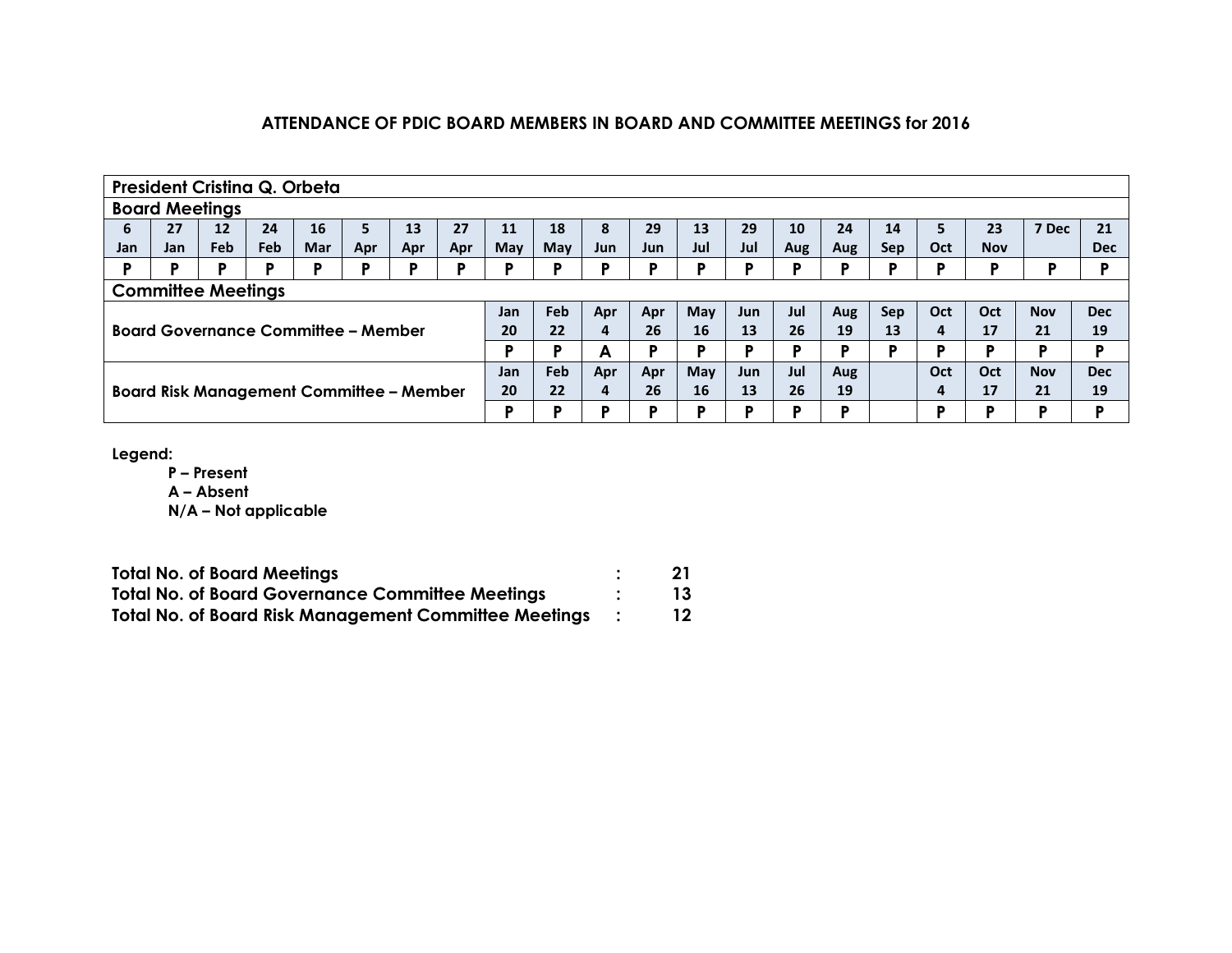|                                                                                                                                             | Governor Amando Tetangco, Jr.                                                                                   |            |                                            |     |     |     |     |            |     |     |            |              |             |     |              |               |             |            |            |            |
|---------------------------------------------------------------------------------------------------------------------------------------------|-----------------------------------------------------------------------------------------------------------------|------------|--------------------------------------------|-----|-----|-----|-----|------------|-----|-----|------------|--------------|-------------|-----|--------------|---------------|-------------|------------|------------|------------|
|                                                                                                                                             | <b>Board Meetings</b>                                                                                           |            |                                            |     |     |     |     |            |     |     |            |              |             |     |              |               |             |            |            |            |
| 6                                                                                                                                           | 27                                                                                                              | 12         | 24                                         | 16  | 5.  | 13  | 27  | 11         | 18  | 8   | 29         | 13 Jul       | 29          | 10  | 24           | 14 Sep        | 5           | 23         | 7 Dec      | 21         |
| Jan                                                                                                                                         | Jan                                                                                                             | <b>Feb</b> | Feb                                        | Mar | Apr | Apr | Apr | <b>May</b> | May | Jun | Jun        |              | Jul         | Aug | Aug          |               | Oct         | <b>Nov</b> |            | <b>Dec</b> |
| <b>D**</b><br><b>D</b> **<br><b>D***</b><br>D*<br><b>D***</b><br>D*<br>D*<br>D*<br>D*<br>D*<br>D*<br>D*<br>D*<br>D*<br>D*<br>D*<br>D*<br>D* |                                                                                                                 |            |                                            |     |     |     |     |            |     |     |            | D*           | D*          | D*  |              |               |             |            |            |            |
|                                                                                                                                             | <b>Committee Meetings</b>                                                                                       |            |                                            |     |     |     |     |            |     |     |            |              |             |     |              |               |             |            |            |            |
|                                                                                                                                             | Feb<br>Sep 13<br><b>Dec</b><br>Jul<br>Oct<br>Oct<br>May<br><b>Nov</b><br>Jan<br>Apr<br>Apr<br><b>Jun</b><br>Aug |            |                                            |     |     |     |     |            |     |     |            |              |             |     |              |               |             |            |            |            |
|                                                                                                                                             |                                                                                                                 |            | <b>Board Governance Committee - Member</b> |     |     |     |     | 20         | 22  | 4   | 26         | 16           | 13          | 26  | 19           |               | 4           | 17         | 21         | 19         |
|                                                                                                                                             | A                                                                                                               |            |                                            |     |     |     |     |            |     |     | <b>D**</b> | <b>D****</b> | <b>D***</b> | D*  | <b>D</b> *** | <b>D*****</b> | <b>D***</b> | <b>D**</b> | <b>D**</b> | <b>D**</b> |
|                                                                                                                                             |                                                                                                                 |            |                                            |     |     |     |     |            |     |     |            |              |             |     |              |               |             |            |            |            |
|                                                                                                                                             |                                                                                                                 |            |                                            |     |     |     |     | Jan        | Feb | Apr | Apr        | May          | <b>Jun</b>  | Jul | Aug          | Sep 30        |             | Oct        | <b>Nov</b> | <b>Dec</b> |
| Board Audit Committee – Member                                                                                                              |                                                                                                                 |            |                                            |     |     |     | 20  | 22         | 4   | 26  | 16         | 13           | 26          | 19  |              |               | 17          | 21         | 19         |            |
| <b>D**</b><br><b>D****</b><br>A                                                                                                             |                                                                                                                 |            |                                            |     |     |     |     |            |     |     | <b>D**</b> | <b>D****</b> | <b>D***</b> | D*  | <b>D***</b>  | <b>D****</b>  |             | <b>D**</b> | <b>D**</b> | <b>D**</b> |

**Legend:**

**P – Present**

**A – Absent**

**Notes:**

**\* Attended by Deputy Governor Nestor A. Espenilla, Jr. as designated alternate \*\* Attended by Managing Director Restituto C. Cruz as authorized representative \*\*\*Attended by Managing Director Leny I. Silvestre as authorized representative \*\*\*\*Attended by Director Judith E. Sungsai as authorized representative \*\*\*\*\*Attended by Managing Chuchi G. Fonacier as authorized representative**

| <b>Total No. of Board Meetings</b>                      | 21 |
|---------------------------------------------------------|----|
| <b>Total No. of Board Governance Committee Meetings</b> | 13 |
| <b>Total No. of Board Audit Committee Meetings</b>      | 12 |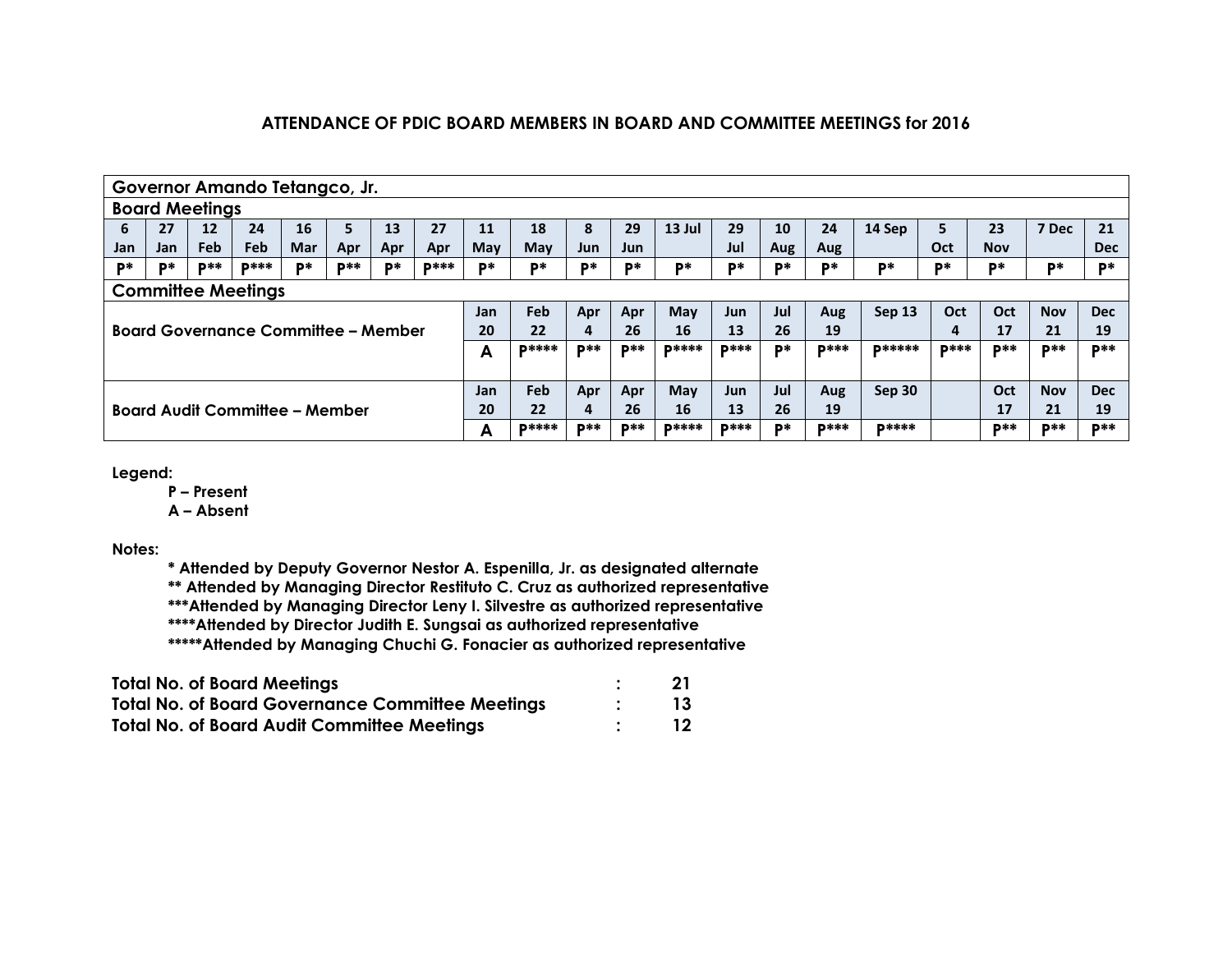|                                                     | Director Rogelio W. Manalo<br>(Until 20 December 2016)                                                                     |                   |            |                                                      |     |     |     |     |            |            |            |     |     |     |     |            |            |            |            |            |
|-----------------------------------------------------|----------------------------------------------------------------------------------------------------------------------------|-------------------|------------|------------------------------------------------------|-----|-----|-----|-----|------------|------------|------------|-----|-----|-----|-----|------------|------------|------------|------------|------------|
|                                                     | <b>Board Meetings</b>                                                                                                      |                   |            |                                                      |     |     |     |     |            |            |            |     |     |     |     |            |            |            |            |            |
| 6                                                   | 27                                                                                                                         | $12 \overline{ }$ | 24         | 16                                                   | 5   | 13  | 27  | 11  | 18         | 8          | 29         | 13  | 29  | 10  | 24  | 14         | 5          | 23         | 7 Dec      | 21         |
| Jan                                                 | Jan                                                                                                                        | Feb               | <b>Feb</b> | <b>Mar</b>                                           | Apr | Apr | Apr | May | May        | <b>Jun</b> | <b>Jun</b> | Jul | Jul | Aug | Aug | Sep        | <b>Oct</b> | <b>Nov</b> |            | <b>Dec</b> |
| P                                                   | P                                                                                                                          | P                 | Ρ          | P                                                    | D   | P   | P   | P   | P          | P          | P          | P   | P   | P   | Ρ   | P          | P          | P          | P          | N/A        |
|                                                     |                                                                                                                            |                   |            |                                                      |     |     |     |     |            |            |            |     |     |     |     |            |            |            |            |            |
|                                                     | <b>Committee Meetings</b>                                                                                                  |                   |            |                                                      |     |     |     |     |            |            |            |     |     |     |     |            |            |            |            |            |
|                                                     | <b>Feb</b><br>Oct<br>May<br>Jul<br><b>Sep</b><br><b>Oct</b><br>Jan<br>Apr<br><b>Nov</b><br><b>Dec</b><br>Apr<br>Aug<br>Jun |                   |            |                                                      |     |     |     |     |            |            |            |     |     |     |     |            |            |            |            |            |
|                                                     |                                                                                                                            |                   |            | <b>Board Governance Committee - Member</b>           |     |     |     | 20  | 22         | 4          | 26         | 16  | 13  | 26  | 19  | 13         | 4          | 17         | 21         | 19         |
|                                                     |                                                                                                                            |                   |            |                                                      |     |     |     | D   | D          | P          | P          | P   | P   | P   | P   | P          | D          | P          | P          | P          |
|                                                     |                                                                                                                            |                   |            |                                                      |     |     |     | Jan | Feb        | Apr        | Apr        | May | Jun | Jul | Aug |            | Oct        | Oct        | <b>Nov</b> | <b>Dec</b> |
|                                                     |                                                                                                                            |                   |            | <b>Board Risk Management Committee - Chairperson</b> |     |     |     | 20  | 22         | 4          | 26         | 16  | 13  | 26  | 19  |            | 4          | 17         | 21         | 19         |
|                                                     |                                                                                                                            |                   |            |                                                      |     |     |     | D   | D          | P          | P          | P   | P   | P   | P   |            | D          | P          | P          | P          |
|                                                     |                                                                                                                            |                   |            |                                                      |     |     |     | Jan | <b>Feb</b> | Apr        | Apr        | May | Jun | Jul | Aug | <b>Sep</b> |            | Oct        | <b>Nov</b> | <b>Dec</b> |
| <b>Board Audit Committee - Member</b>               |                                                                                                                            |                   |            |                                                      |     |     |     | 20  | 22         | 4          | 26         | 16  | 13  | 26  | 19  | 30         |            | 17         | 21         | 19         |
| P<br>Þ<br>D<br>D<br>Þ<br>D<br>D<br>D<br>P<br>D<br>D |                                                                                                                            |                   |            |                                                      |     |     |     |     |            |            |            | Þ   |     |     |     |            |            |            |            |            |

**Legend:**

**P – Present**

**A – Absent**

| <b>Total No. of Board Meetings</b>                           | 21 |
|--------------------------------------------------------------|----|
| <b>Total No. of Board Governance Committee Meetings</b>      | 13 |
| <b>Total No. of Board Risk Management Committee Meetings</b> | 12 |
| <b>Total No. of Board Audit Committee Meetings</b>           | 12 |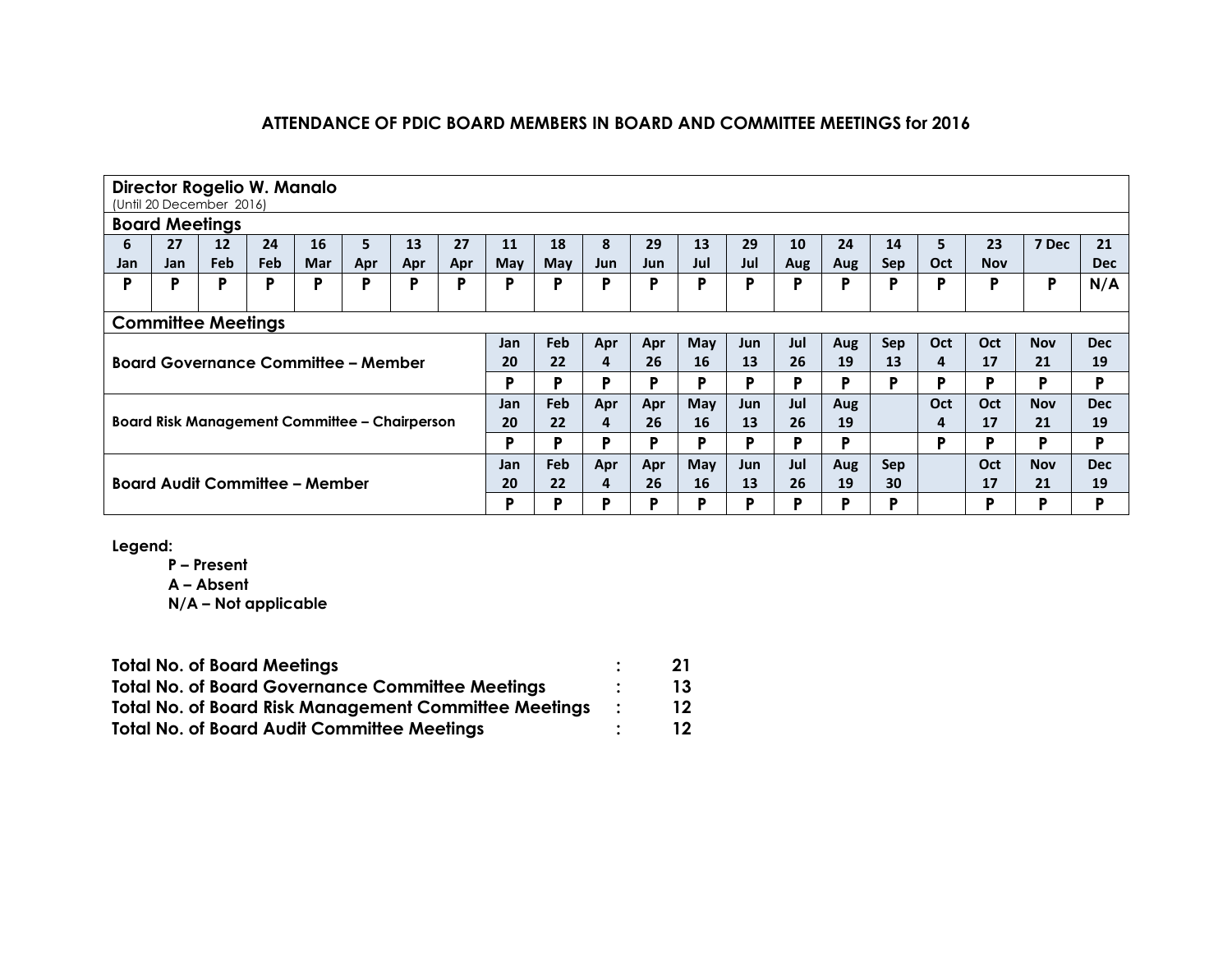|     |                                                                                                                      |            |            | <b>Director Protacio T. Tacandong</b>           |     |     |     |     |            |            |     |     |            |     |     |            |            |            |            |            |
|-----|----------------------------------------------------------------------------------------------------------------------|------------|------------|-------------------------------------------------|-----|-----|-----|-----|------------|------------|-----|-----|------------|-----|-----|------------|------------|------------|------------|------------|
|     | <b>Board Meetings</b>                                                                                                |            |            |                                                 |     |     |     |     |            |            |     |     |            |     |     |            |            |            |            |            |
| 6   | 27                                                                                                                   | 12         | 24         | 16                                              | 5   | 13  | 27  | 11  | 18         | 8          | 29  | 13  | 29         | 10  | 24  | 14         | 5          | 23         | 7 Dec      | 21         |
| Jan | Jan.                                                                                                                 | <b>Feb</b> | <b>Feb</b> | Mar                                             | Apr | Apr | Apr | May | Mav        | <b>Jun</b> | Jun | Jul | Jul        | Aug | Aug | <b>Sep</b> | <b>Oct</b> | <b>Nov</b> |            | <b>Dec</b> |
| P   | P                                                                                                                    | P          | P          | P                                               | P   | P   | P   | P   | Þ          | P          | P   | P   | P          | Р   | P   | P          | D          | P          | Þ          | Þ          |
|     | <b>Committee Meetings</b>                                                                                            |            |            |                                                 |     |     |     |     |            |            |     |     |            |     |     |            |            |            |            |            |
|     | <b>Feb</b><br>Apr<br>May<br>Jul<br><b>Sep</b><br>Oct<br>Oct<br><b>Dec</b><br><b>Nov</b><br>Jan<br>Apr<br>Jun.<br>Aug |            |            |                                                 |     |     |     |     |            |            |     |     |            |     |     |            |            |            |            |            |
|     |                                                                                                                      |            |            | <b>Board Governance Committee - Member</b>      |     |     |     | 20  | 22         | 4          | 26  | 16  | 13         | 26  | 19  | 13         | 4          | 17         | 21         | 19         |
|     |                                                                                                                      |            |            |                                                 |     |     |     | D   | D          | P          | P   | Þ   | P          | P   | P   | P          | D          | D          | D          | D          |
|     |                                                                                                                      |            |            |                                                 |     |     |     | Jan | <b>Feb</b> | Apr        | Apr | May | <b>Jun</b> | Jul | Aug |            | Oct        | Oct        | <b>Nov</b> | <b>Dec</b> |
|     |                                                                                                                      |            |            | <b>Board Risk Management Committee - Member</b> |     |     |     | 20  | 22         | 4          | 26  | 16  | 13         | 26  | 19  |            | 4          | 17         | 21         | 19         |
|     |                                                                                                                      |            |            |                                                 |     |     |     | D   | D          | P          | P   | Þ   | P          | P   | P   |            | D          | D          | D          | D          |
|     |                                                                                                                      |            |            |                                                 |     |     |     |     | Feb        | Apr        | Apr | May | <b>Jun</b> | Jul | Aug | <b>Sep</b> |            | Oct        | <b>Nov</b> | <b>Dec</b> |
|     | <b>Board Audit Committee - Chairperson</b>                                                                           |            |            |                                                 |     |     |     | 20  | 22         | 4          | 26  | 16  | 13         | 26  | 19  | 30         |            | 17         | 21         | 19         |
|     |                                                                                                                      |            |            |                                                 |     |     |     | D   | D          | P          | P   | D   | Þ          | P   | P   | P          |            | в          | D          | P          |

**Legend:**

**P – Present**

**A – Absent**

| <b>Total No. of Board Meetings</b>                           | 21 |
|--------------------------------------------------------------|----|
| <b>Total No. of Board Governance Committee Meetings</b>      | 13 |
| <b>Total No. of Board Risk Management Committee Meetings</b> | 12 |
| <b>Total No. of Board Audit Committee Meetings</b>           | 12 |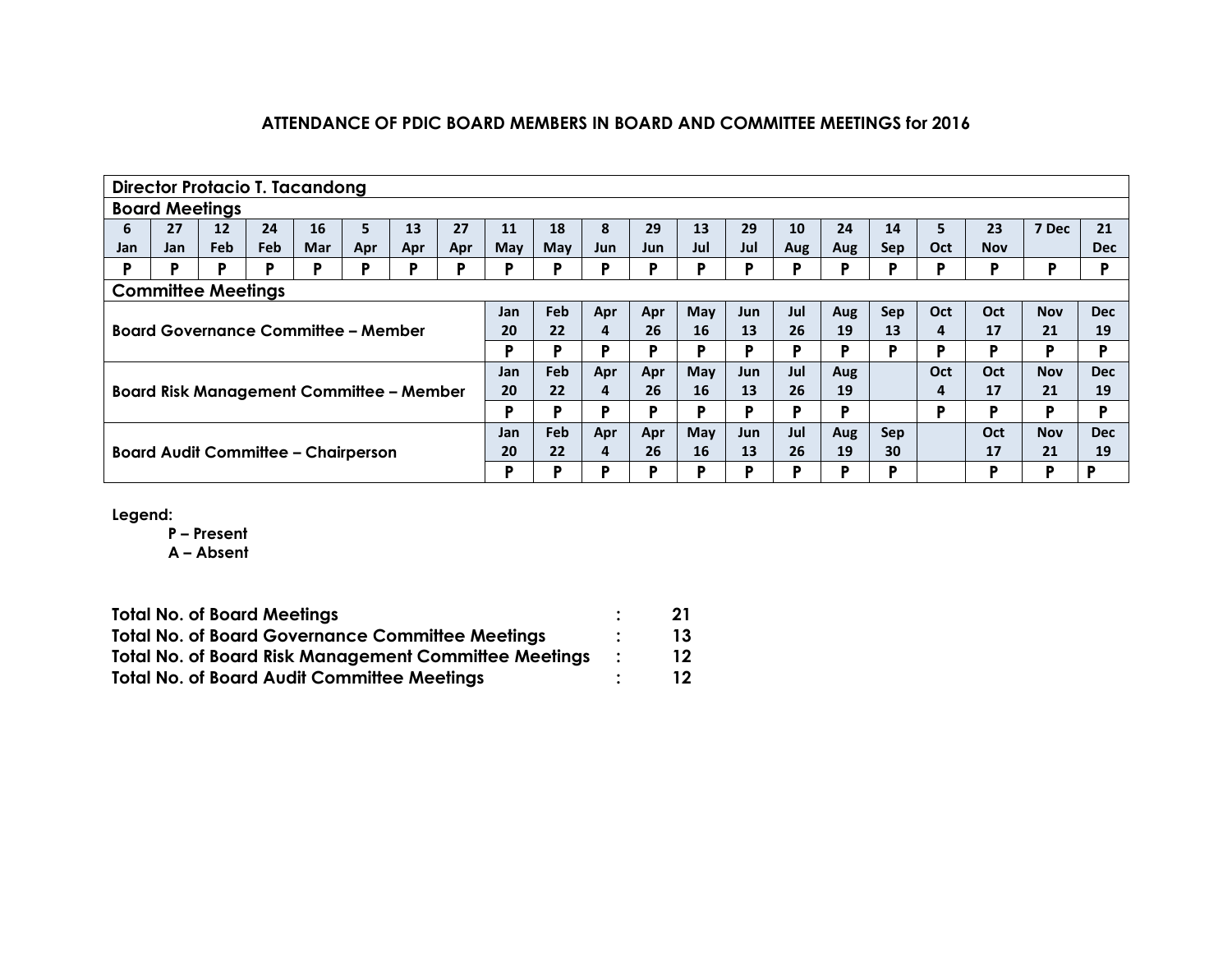|                                            | Director Rogelio M. Guadalquiver<br>(Assumed office on 2 December 2016) |                   |            |     |     |     |     |     |            |            |            |     |            |     |     |            |     |            |            |            |
|--------------------------------------------|-------------------------------------------------------------------------|-------------------|------------|-----|-----|-----|-----|-----|------------|------------|------------|-----|------------|-----|-----|------------|-----|------------|------------|------------|
| <b>Board Meetings</b>                      |                                                                         |                   |            |     |     |     |     |     |            |            |            |     |            |     |     |            |     |            |            |            |
| 6                                          | 27                                                                      | $12 \overline{ }$ | 24         | 16  | 5   | 13  | 27  | 11  | 18         | 8          | 29         | 13  | 29         | 10  | 24  | 14         | 5   | 23         | 7 Dec      | 21         |
| Jan                                        | Jan                                                                     | <b>Feb</b>        | <b>Feb</b> | Mar | Apr | Apr | Apr | May | May        | <b>Jun</b> | <b>Jun</b> | Jul | Jul        | Aug | Aug | <b>Sep</b> | Oct | <b>Nov</b> |            | <b>Dec</b> |
| N/A                                        | N/A                                                                     | N/A               | N/A        | N/A | N/A | N/A | N/A | N/A | N/A        | N/A        | N/A        | N/A | N/A        | N/A | N/A | N/A        | N/A | N/A        | Ρ          | D          |
|                                            |                                                                         |                   |            |     |     |     |     |     |            |            |            |     |            |     |     |            |     |            |            |            |
|                                            | <b>Committee Meetings</b>                                               |                   |            |     |     |     |     |     |            |            |            |     |            |     |     |            |     |            |            |            |
|                                            |                                                                         |                   |            |     |     |     |     | Jan | <b>Feb</b> | Apr        | Apr        | May | Jun        | Jul | Aug | <b>Sep</b> | Oct | Oct        | <b>Nov</b> | <b>Dec</b> |
| <b>Board Governance Committee - Member</b> |                                                                         |                   |            |     |     |     | 20  | 22  | 4          | 26         | 16         | 13  | 26         | 19  | 13  | 4          | 17  | 21         | 19         |            |
|                                            |                                                                         |                   |            |     |     |     |     | N/A | N/A        | N/A        | N/A        | N/A | N/A        | N/A | N/A | N/A        | N/A | N/A        | N/A        | D          |
|                                            |                                                                         |                   |            |     |     |     |     | Jan | Feb        | Apr        | Apr        | May | <b>Jun</b> | Jul | Aug | <b>Sep</b> |     | Oct        | <b>Nov</b> | <b>Dec</b> |
|                                            | <b>Board Audit Committee - Member</b>                                   |                   |            |     |     |     |     | 20  | 22         | 4          | 26         | 16  | 13         | 26  | 19  | 30         |     | 17         | 21         | 19         |
|                                            |                                                                         |                   |            |     |     |     |     | N/A | N/A        | N/A        | N/A        | N/A | N/A        | N/A | N/A | N/A        |     | N/A        | N/A        | D          |

**Legend:**

**P – Present**

**A – Absent**

| <b>Total No. of Board Meetings</b>                      | 21        |
|---------------------------------------------------------|-----------|
| <b>Total No. of Board Governance Committee Meetings</b> | 13        |
| <b>Total No. of Board Audit Committee Meetings</b>      | <b>12</b> |